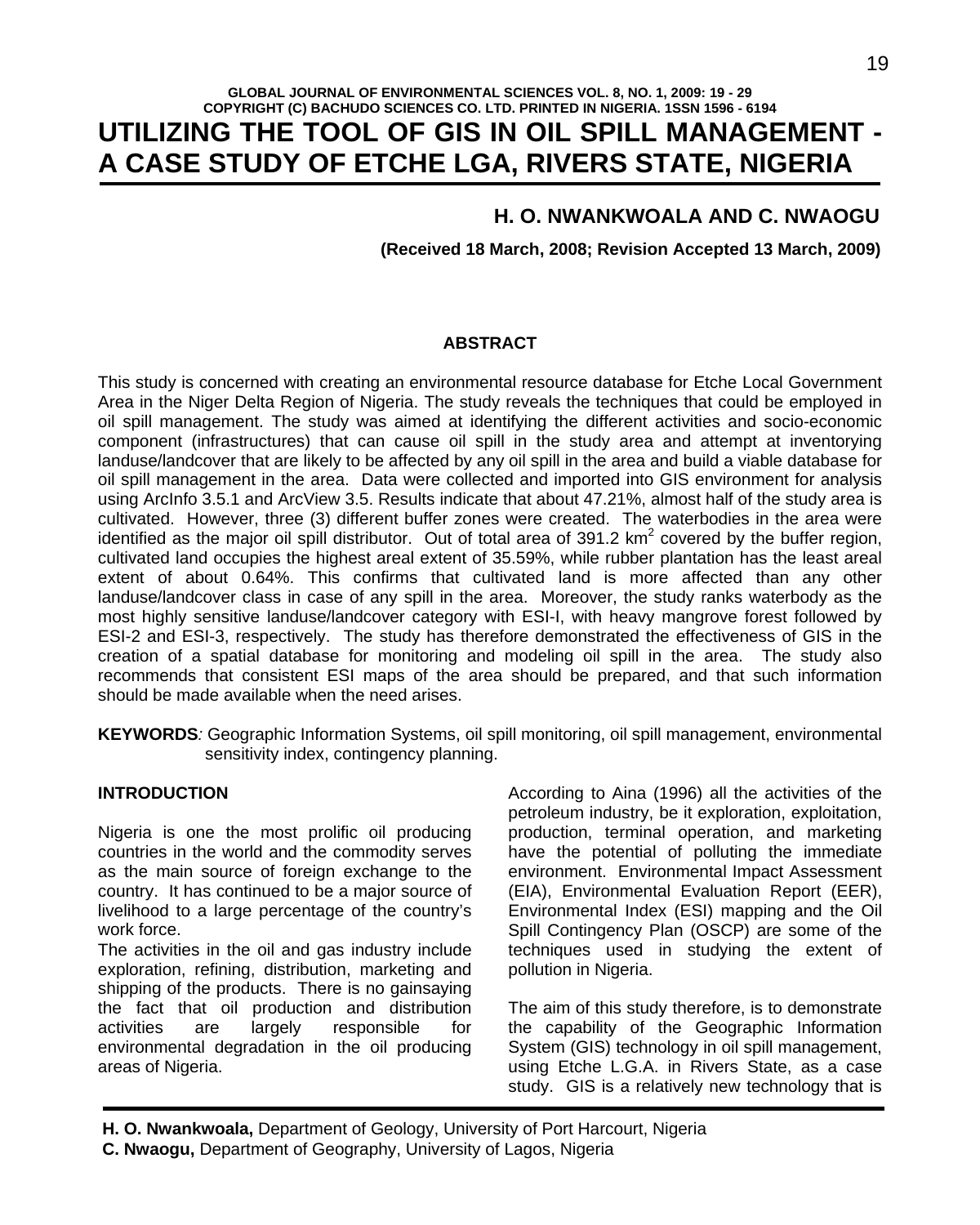viable and quite suitable for detecting, manipulating, analyzing, assessing predicting and managing oil spillage.

### **Study Area**

Etche L.G.A. is located at the North-Eastern part of Rivers State, Nigeria. It lies within latitude  $4^0 45' N - 5^0 17' N$  and longitude  $6^0 55' E - 7^0 17' E$ 

(Figure 1). The study area covers about  $641.28$ km<sup>2</sup> with some communities including Okehi, Ulakwo, Obite, Obibi, Igbo, Odagwa, Umuechem, Ndashi, Igbodo, Ozuzu, Mba and Afara. It is bounded in the north by Imo State, east-wards by the Imo river, then Omuma L.G.A. while, Obio-Akpor and Oyigbo in the south. Ikwerre L.G.A. is found at the west ward.



**Fig. 1:** Map of Rivers State showing the study area-Etche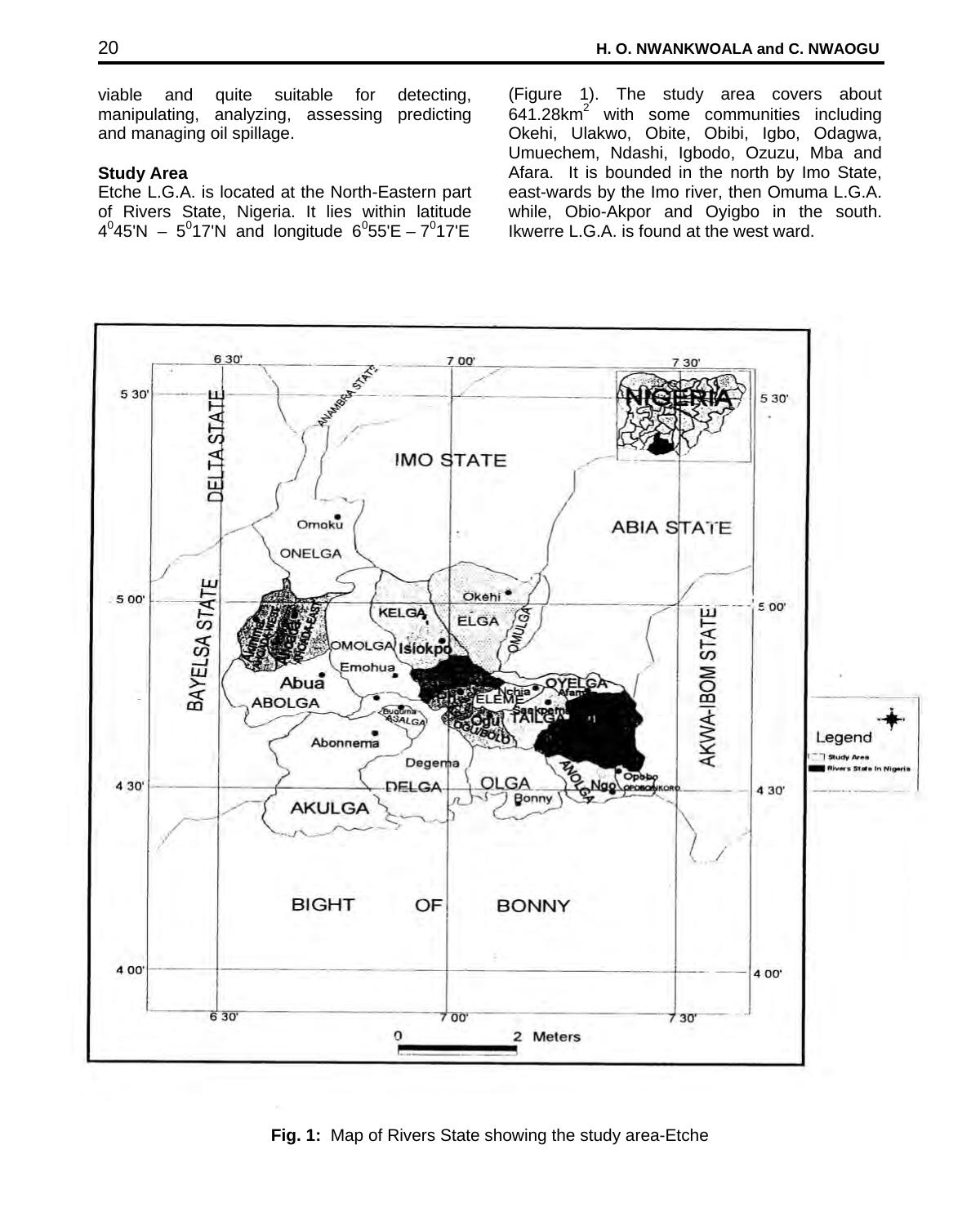The Geology of the study area falls under the alluvium type of soil that is a mixture of silt and sands that belong to the Quaternary period. Etche is characterized by two distinct air masses namely, the tropical continental and the tropical maritime air mass. The general rainfall distribution pattern in Etche area exhibits the double maxima phenomenon with the two peaks occurring in June/July and September/ October. The mean annual rainfall of the area is about 3450mm with temperature ranging between  $25.4^{\circ}$ C – 29.6 $^{\circ}$ C. Temperature range modifies the study area with the rainforest vegetative cover predominating (Nwaogu, 2001).

The study area has gently rolling topography (below 200m above sea level) and is drained by the Imo, Otamiri and Ogechie Rivers. Agricutlure is the major economic activity of the populace in addition to farming, fishing, lumbering, hunting and crafts, with only a few working in the oil and gas industry.

### **Conceptual Framework**

According to Nwokedi (1999), oil spill which is the most severe externality of oil exploration activities can be described as the discharge (incidentally or accidentally) of oil on inland, offshore or coastal waters.

Several petroleum products that are spilled end up lost to the environment hereby bringing negative consequences, as they are never recovered. Crude oil contains highly dangerous chemicals like Benzene, Toluene, Ethyl-Benzene and Xylene which wreak havoc when released into the environment. Udo (2001) identified

causes of oil spillage to include loss of production during dewatering, tank overfill where oil is released into the environment through tank vent on roof; tank failure, seam leakage – corrosive effects due to old age; tank support failure where base of tank is titled thereby causing visible leakage, incomplete closure of bund walls (bund walls are supposed to prevent any discharge from existing tank farm) and on-site disposal of tank sludge. Other cases of spill include improper disposal of drilling mud, shipping and terrestrial traffic accidents, oil well blowout, off shore and onshore production accidents, tank washing and ballast discharges, equipment malfunction, operator maintenance error, natural causes (rain/flood etc) and sabotage.

It is therefore important for proper contingency measures to be put in place so as to effectively combat the spillage when it occurs. This according to Udo and Uluocha (2003) is a more proactive rather than a reactive approach to oil spill management. The need for contingency plan for oil spills to provide a safe, systematic and integrated response to oil pollution incidents that may occur in a sensitive environment like Niger Delta is highly recommended by Adekunle and Forster (1985).

#### **METHODOLOGY**

#### **Data Collection**

The following data sets, sources and method were adopted for the data collection. The methodology adopted is as presented in the flow chart below (Fig. 2).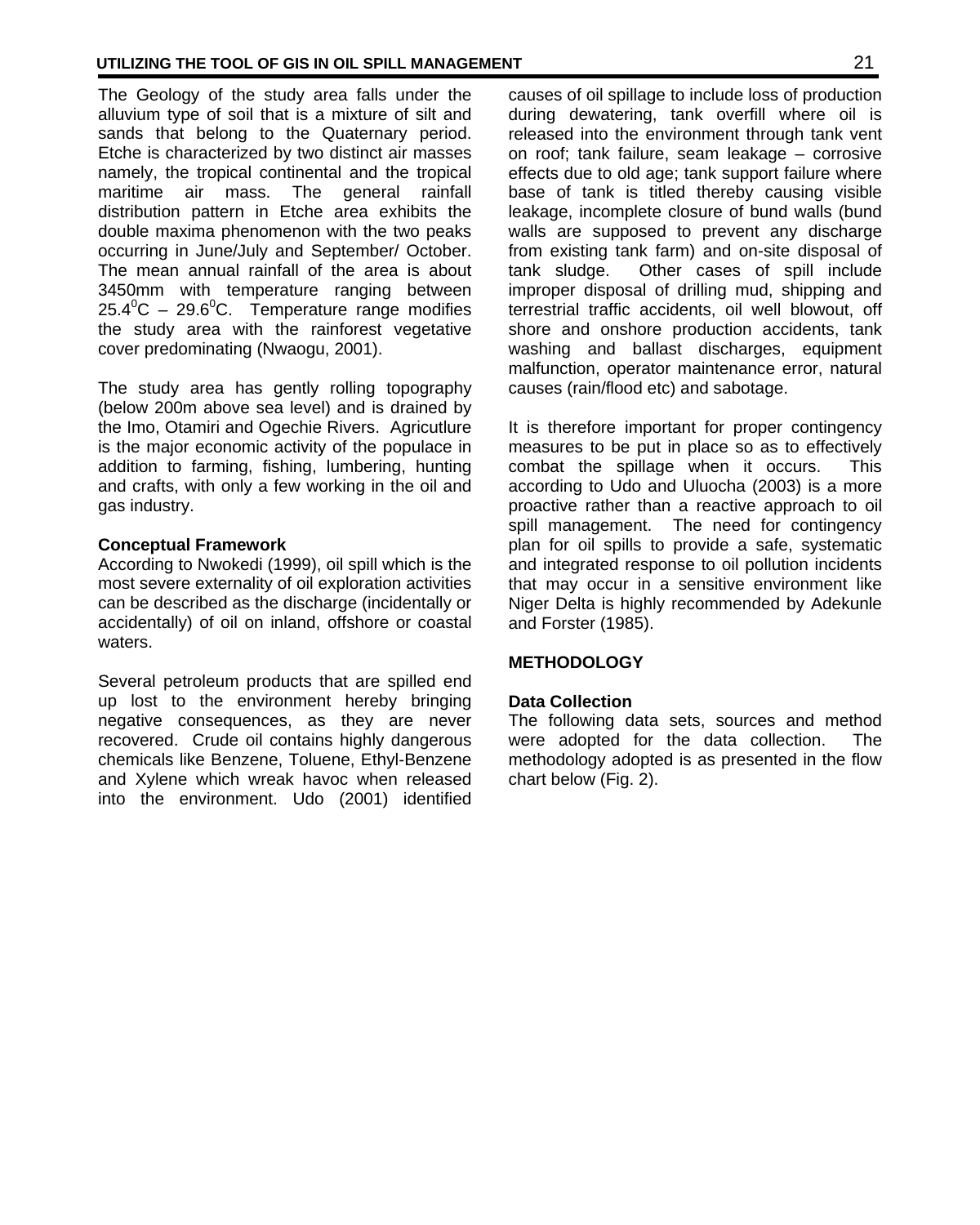

**Fig. 2**: Schematic Diagram of Research Methodology (Source: Federal Surveys, Lagos).

The Ikwerre/Etche Topographic map on a scale of 1:125,000 from the Lands, Housing and Surveying Division of Rivers State helped in providing vital data such as real geographical locations, roads, place names, rivers and pipeline positions.

#### **Administrative Maps**

Administrative map of Rivers State serves as a master map in the extraction of current

information on recent road network, local government boundaries, changes in place names and others. This is because, it was a current map produced in the late 1990s. This map was obtained from the Rivers State Planning Office.

### **Data Input, Manipulation and Analysis**

The base data of the study were scanned and imported to the GIS environment for on-screen digitizing using Arc-view 3.1. The Arc-view and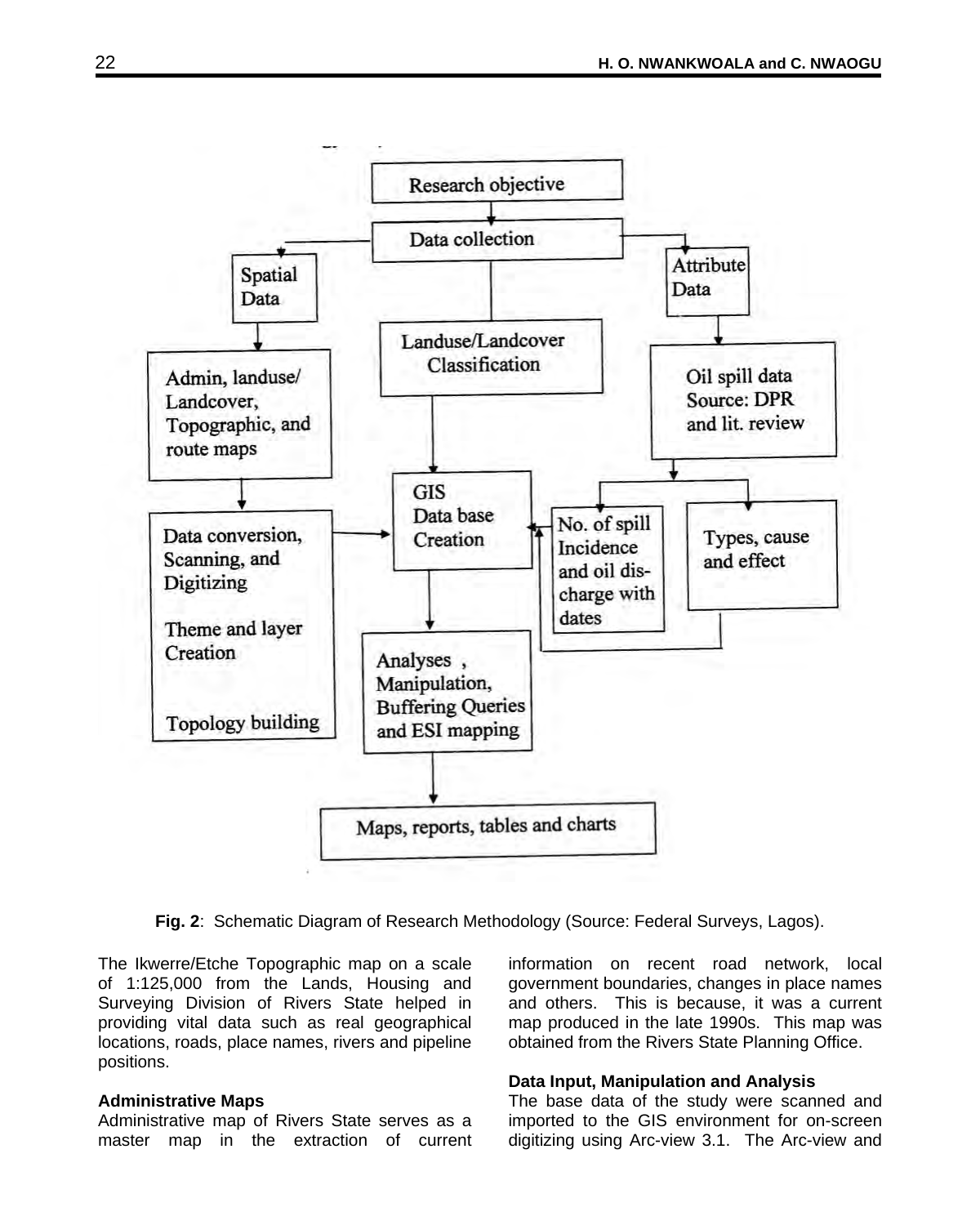ArcInfo facilities such as the editing and view menu, the theme or add field menus enhanced the digitizing of the land-use/land-cover classes as polygons, rivers, roads, and the pipeline networks as linear features, and the major communities and villages and some important infrastructural facilities as point features. It also enables in the topological building, cleaning and geo-rectifications. Attribute tables were created during digitizing on-screen using Arcview GIS. These include attributes of point **data** such as communities and village identification numbers and names while, **line data** - include roads, paths, and pipeline identification numbers. **Polygons** – landuse/land cover types, classes, identification number.

### **Buffering Operations**

The buffer zones are built to determine proximity of the area to the water body which has contact with the pipeline. To carry out this successfully, a command was given to the system to create buffer of 500m away from the water body/pipeline.

Buffering was carried out at distances of 0.5km, 1km and 1.5km away from the waterbody/pipeline. The three different region buffers were used to find the effects of oil spill with respect to the existing land use/land cover as well as ascertain the area of each land use/land cover classes in each buffer zone.

# **Environmental Sensitivity Index (ESI) Mapping**

This is done by ranking the land use/land cover types in order of their sensitivity to oil spill. It is usually designed based on various observations of oil spills and their influence on different coastal types, including marine and fresh water environment. As stated by Nwokedi (1999), such ranking was carried out based on the following guideline or criteria: (i) possibility or difficulty of cleaning after spill (ii) the socio-economic importance of the ecological class (iii) Ecology (iv) shoreline and oil interaction (v) sensitivity of biological community (v) exposure to slope, and physical settings (vii), substrate type grain size and permeability, etc.

# **RESULTS AND DISCUSSIONS**

#### **Land use/Land cover**

Through a field survey of the area, and by the use of the topographic map of the area, nine (9) landuse/land cover classes were identified in the area. Such ecological classes are shown in Table 1 and Figure 2. The ecological classes are built-up area  $4.47$ km<sup>2</sup> (0.70%), heavy forest 124.93km<sup>2</sup> (19.50%), mangrove forest 67.97km<sup>2</sup>  $(10.61\%)$ , and light forest 43.06km<sup>2</sup> (6.72%). Others are cultivated land  $(302.75 \text{km}^2 \ (47.21\%),$ Shrubs/open grass land area 56.88 $km^2$  (8.81%), the plantation (oil palm and rubber) which are  $17.23 \text{km}^2$  (2.69%) and 0.62km<sup>2</sup> (0.10%) respectively. The water-body covers 23.36 $km<sup>2</sup>$ (3.64%).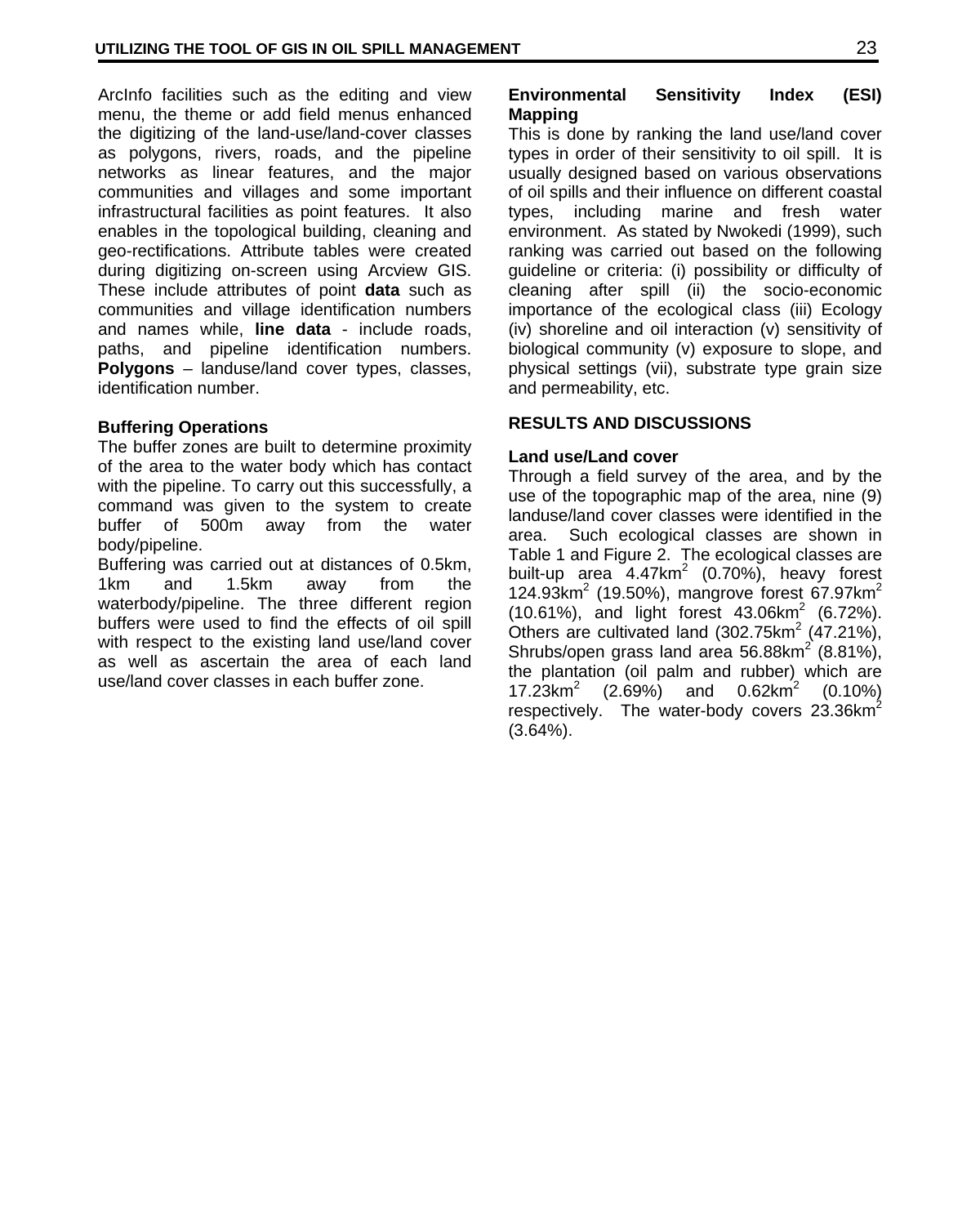

Fig. 3: Landuse/Landcover of Etche – The Study Area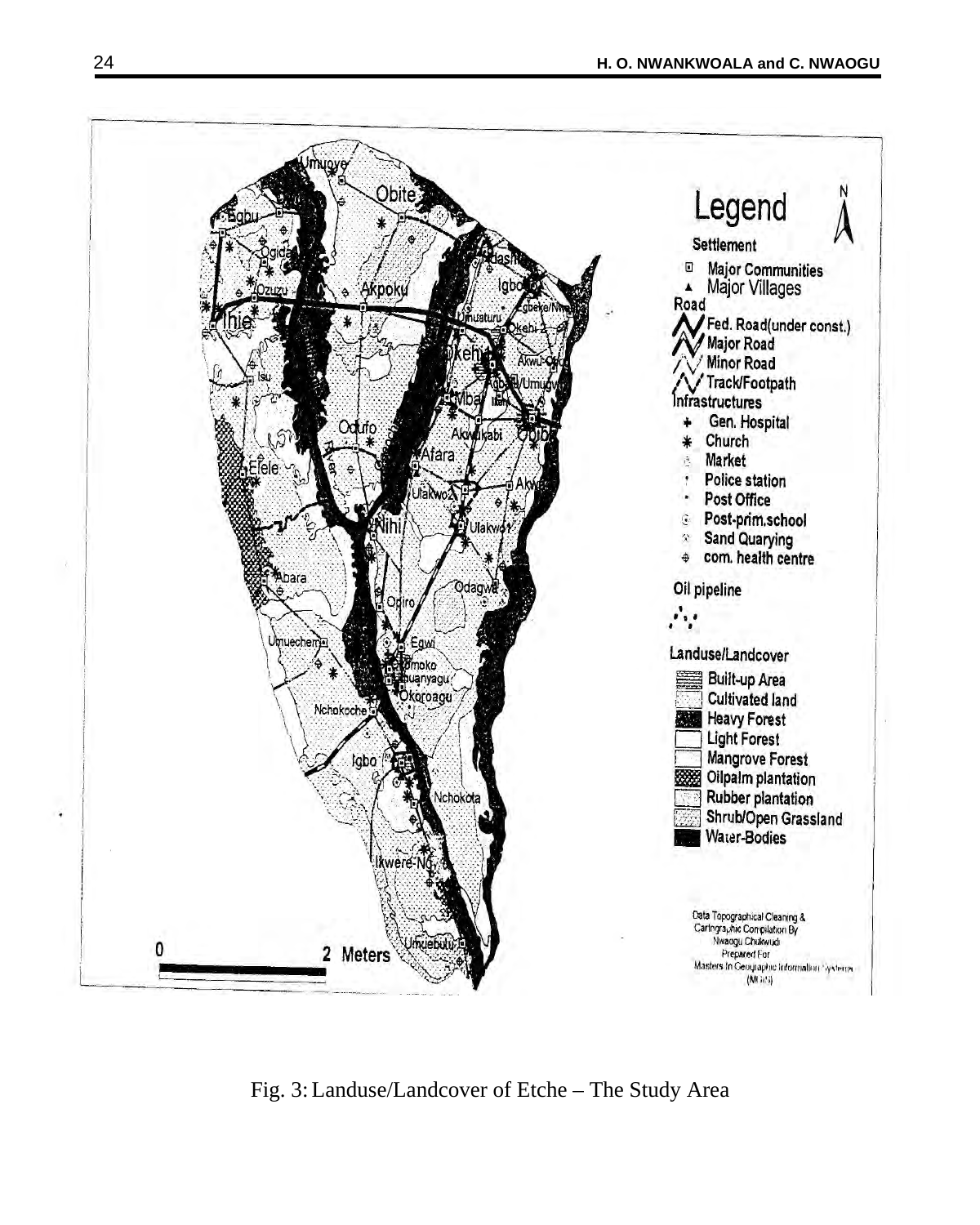| Code/I.D. | <b>Class of Landuse/Landcover</b> | Area $(Km^2)$ | %      |
|-----------|-----------------------------------|---------------|--------|
| 1.        | Built-up area                     | 4.47          | 0.70   |
| 2.        | <b>Heavy Forest</b>               | 124.93        | 19.50  |
| 3.        | Mangrove Forest                   | 67.97         | 10.61  |
| 4.        | <b>Light Forest</b>               | 43.06         | 6.72   |
| 5.        | Cultivated land                   | 302.76        | 47.21  |
| 6.        | Shrubs/open grassland             | 56.88         | 8.81   |
| 7.        | Oil palm plantation               | 17.23         | 2.69   |
| 8.        | Rubber plantation                 | 0.62          | 0.10   |
| 9.        | Water body                        | 23.36         | 3.64   |
|           | <b>Total</b>                      | 641.28        | 100.00 |

**Table 1**: Landuse/cover classification of the study area

### **General Analysis of the Three Buffer Zones**

Buffering was carried out to determine the proximity of the area to the water body which has contact with the pipeline. Moreso, it was used to find the effect of oil spill with respect to the existing land use/land cover as well as ascertain the area of each land use/land cover classes in the area. Table 2 and Figure 4 depict the details of the buffering around the oil pipeline/ waterbody. Table 2 indicates that cultivated area

covers the highest areal extent of  $281.41 \text{km}^2$ (35.59%) of the buffer area. Heavy forest follows by 244.91km<sup>2</sup> (30.98%) Rubber plantation ranks the lowest by  $5.04 \text{km}^2$  (0.64%) of the total area within buffer zones.

In summary, the 0.5km buffer zone covers an area of about 134.73 $km^2$ . 1km (1000m) buffer covers 264.71 $km^2$  whereas the 1.5km (1500m) buffer covers about 391.20km<sup>2</sup>.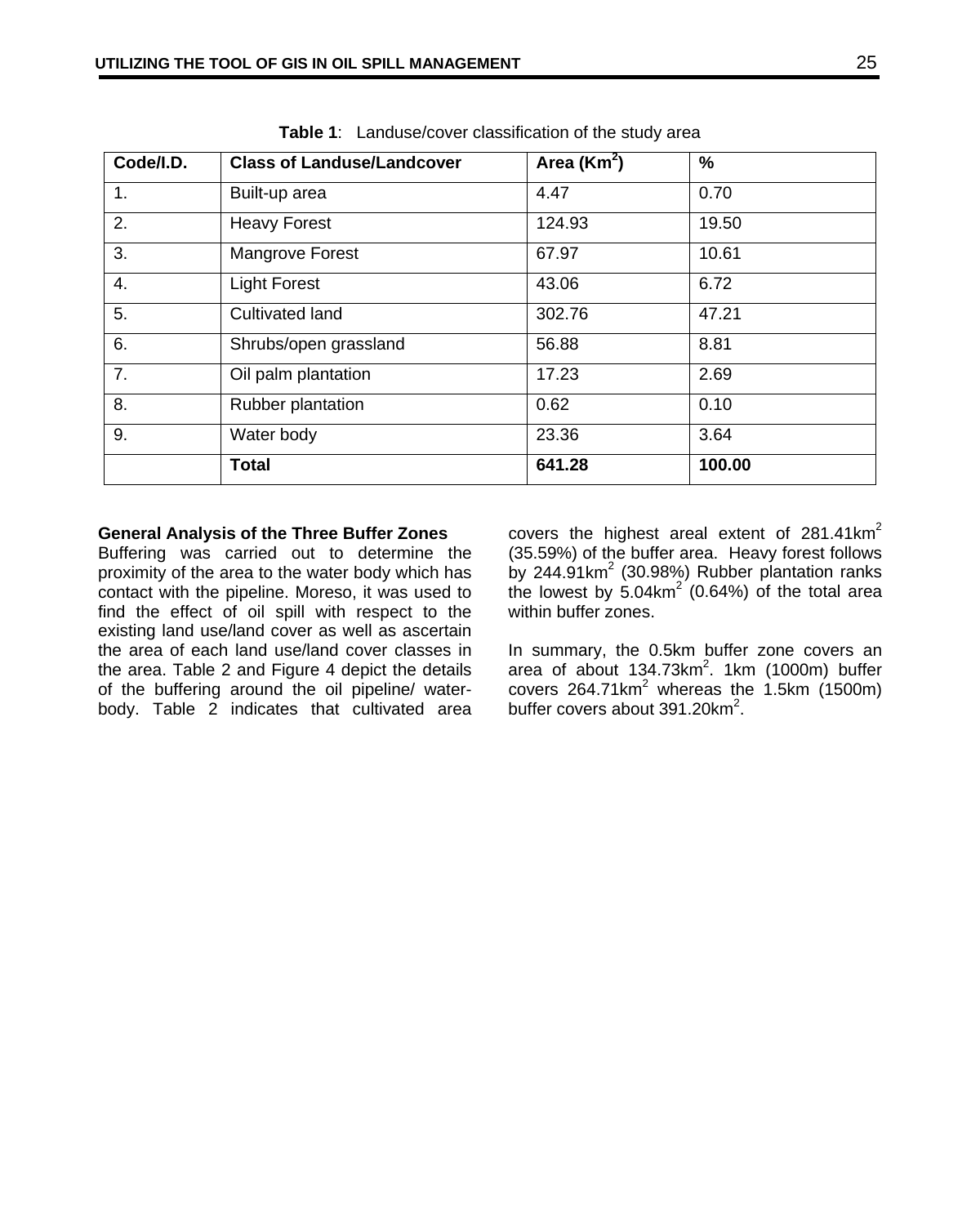

**Fig. 4:** Buffer around the Oil pipeline/waterbody in the study area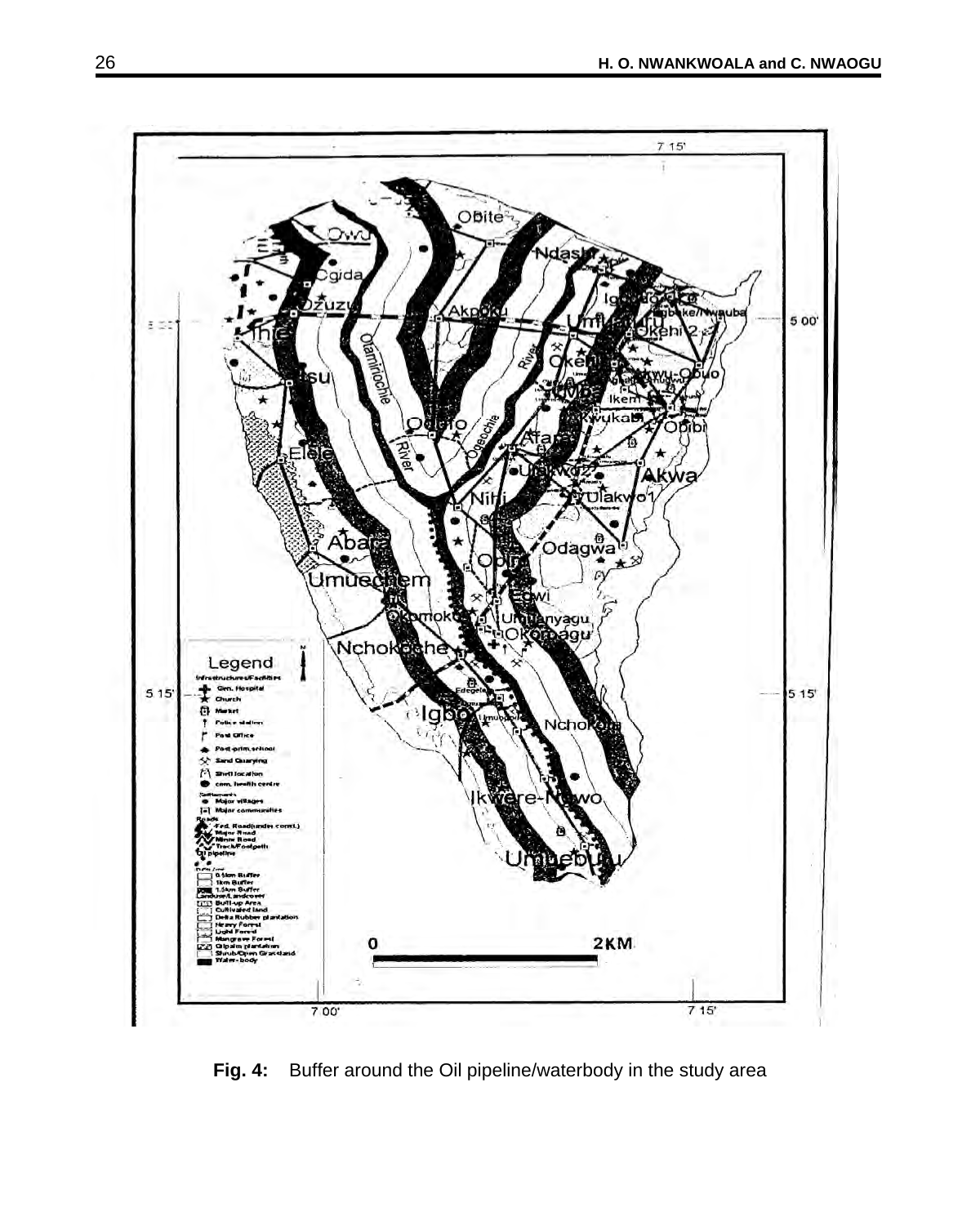| Landuse/ landcover     | <b>Buffer distance</b> |                        |                        | <b>Total</b>    |        |
|------------------------|------------------------|------------------------|------------------------|-----------------|--------|
| Class                  | 0.5km                  | 1 km                   | 1.5km                  | Km <sup>2</sup> | %      |
| Built-up area          | $1.77$ km <sup>2</sup> | 3.36 $km^2$            | 4.30 $km2$             | 9.43            | 1.19   |
|                        | $(1.31\%)$             | (1.27%)                | (1.19%)                |                 |        |
| <b>Heavy Forest</b>    | 79.2 $km^2$            | 80.15 $km^2$           | 85.56 km <sup>2</sup>  | 244.91          | 30.98  |
|                        | (58.78%)               | (21.87%)               | (13.25%)               |                 |        |
| Mangrove Forest        | 20.84 $km^2$           | 50.93 $km^2$           | 51.82 $km^2$           | 123.59          | 15.63  |
|                        | (15.47%)               | (19.24%)               | (13.25%)               |                 |        |
| <b>Light Forest</b>    | km <sup>2</sup>        | 21.13 $km^2$           | 23.44 $km^2$           | 54.36           | 6.88   |
|                        | (7.27%)                | (7.98%)                | (5.99%)                |                 |        |
| <b>Cultivated land</b> | 17.60 $km^2$           | 87.25 $km^2$           | 176.56 $km^2$          | 281.41          | 35.59  |
|                        | (13.06%)               | (32.96%)               | (45.13%)               |                 |        |
| Shrubs/open grassland  | 1.17 $km^2$            | 17.17 $km^2$           | 44.80 km <sup>2</sup>  | 63.68           | 8.05   |
|                        | (1.27%)                | (6.49%)                | (11.45%)               |                 |        |
| Oil palm plantation    | 2.14 $km^2$            | 3.04 $km^2$            | 3.04 $km^2$            | 8.22            | 1.04   |
|                        | (1.59%)                | (1.15%)                | (0.43%)                |                 |        |
| Rubber plantation      | 1.68 $km2$             | 1.68 $km2$             | 1.68 $km^2$            | 5.04            | 0.64   |
|                        | (1.25%)                | (0.63%)                | (0.43%)                |                 |        |
| <b>Total</b>           | 134.73 $km^2$          | 264.71 km <sup>2</sup> | 391.20 km <sup>2</sup> | 790.64          | 100.00 |
|                        | $(100.00\%)$           | $(100.00\%)$           | $(100.00\%)$           |                 |        |

### **Landuse/Landcover and Environmental Sensitivity Index (ESI) Ranking (Mapping) of the Study Area.**

Following the criteria earlier established by Nwokedi (1999), the land use/land cover of the study area was ranked into nine (9) different classes of sensitivity to oil pollution based on the socio-economic importance of each land use/land cover. ESI-1 is the most sensitive to oil pollution, while ESI-9 is considered to be the least sensitive to any oil pollution. Other land use/land cover classes fall in between (see Table 3 and Fig. 5).

| Table 3: Landuse/Landcover and ESI Ranking of the Study Area. |  |  |
|---------------------------------------------------------------|--|--|
|---------------------------------------------------------------|--|--|

| <b>Sensitivity Ranking</b> | Landuse/Landcover class |                 |
|----------------------------|-------------------------|-----------------|
| $ESI - 1$                  | Waterbody               | most sensitive  |
| $ESI - 2$                  | <b>Heavy Forest</b>     |                 |
| $ESI - 3$                  | Mangrove Forest         |                 |
| $ESI - 4$                  | <b>Light Forest</b>     |                 |
| $ESI - 5$                  | Oil palm plantation     |                 |
| $ESI - 6$                  | Cultivated land         |                 |
| $ESI - 7$                  | Built-up area           |                 |
| $ESI - 8$                  | Shrubs/open grassland   |                 |
| $ESI - 9$                  | Rubber plantation       | least sensitive |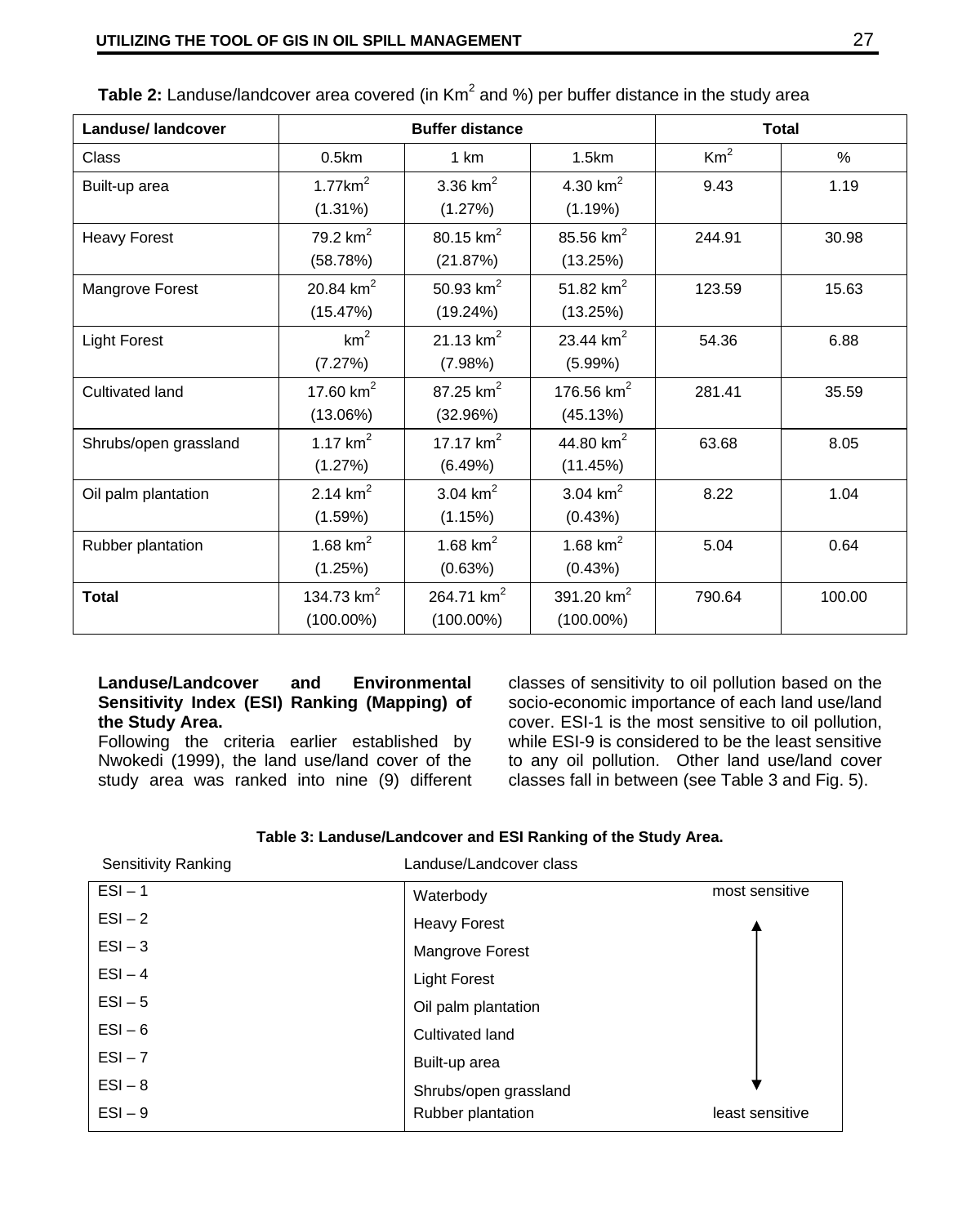Water body ranks highest not only because the pipeline follows along side it and also terminates into it, but as a major carrier of oil in the study area. The ESI ranking of the land use/landcover resources of the study area as shown in Figure 5, reveals the level of sensitivity of specific ecological classes during oil spill (s). Because the landuse/landcover varies in character, component, shape and location, their levels of vulnerability and clean-up during any spill also differs.



**Fig. 5**: Environmental Sensitivity Index (ESI) of Etche L.G.A